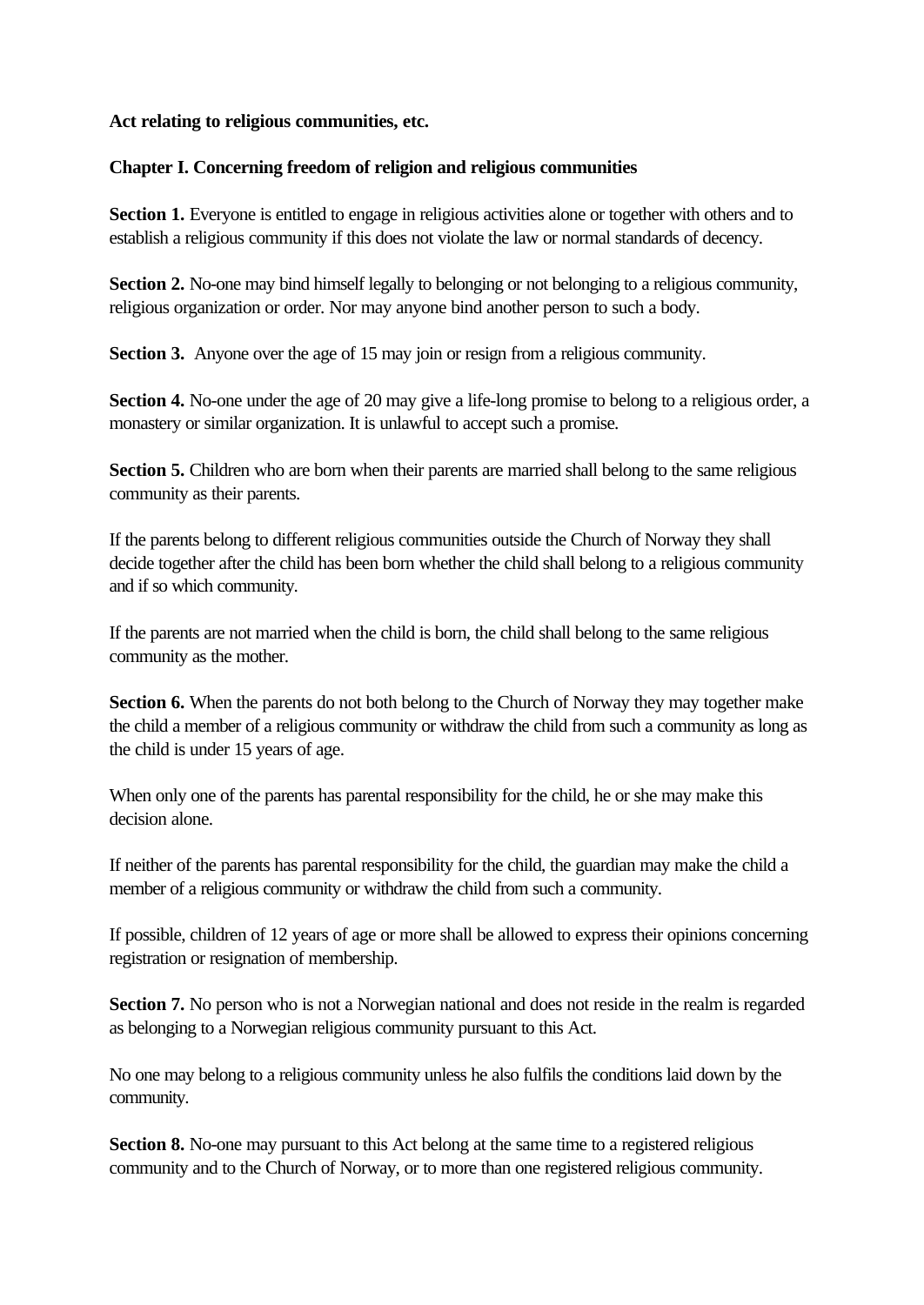**Section 9.** The religious community itself decides procedures for registering new members of the community.

Any person who wishes to resign from a registered religious community or from the Church of Norway must either appear in person or send written notice to this effect to the spiritual or administrative leader of the community.

The spiritual or administrative leader ensures that the statutory conditions are fulfilled. He shall register new members and resignations and certify them.

**Section 10.** No one may employ improper arguments, promises or threats or proceed by other questionable means for the purpose of persuading another person to join or resign from a religious community.

**Section 11.** The provisions of this chapter shall also apply to members of the Church of Norway unless otherwise specified in this Act or in a separate Act relating to the Church of Norway.

## **Chapter II. Religious communities outside the Church of Norway**

**Section 12.** A religious community may not use a name that may be confused with that of another religious community.

When a religious community submits its name to the Ministry decided by the  $King<sup>1</sup>$ , the community may have the sole right to the name. The Ministry ensures that the name is not already in use, that it does not offend anyone and that !?!it may not be confused with the name of another religious community. If approval is not prevented by such factors, the Ministry shall certify that the name has been submitted and approved.

If the religious community changes its name or is dissolved, the board shall notify the Ministry without delay.

**Section 13.** A religious community may be registered if its activities and doctrine do not conflict with the law or with public morals. Registration makes it subject to statutory rights and obligations.

**Section 14.** If a religious community wishes to be registered, it must notify the County Governor and provide the following information

1) name and address of the religious community,

2) its creed and doctrine,

l

- 3) its organization, activities and membership,
- 4) the name of each member of the board,
- 5) the name and sphere of responsibility of each spiritual and administrative leader,
- 6) the rules of the community with regard to its objectives, who may be a member, voting rights,

spokesmen, servants, amendments to the statutes, dissolution, etc.

<sup>&</sup>lt;sup>1</sup> The Ministry of Education, Research and Church Affairs.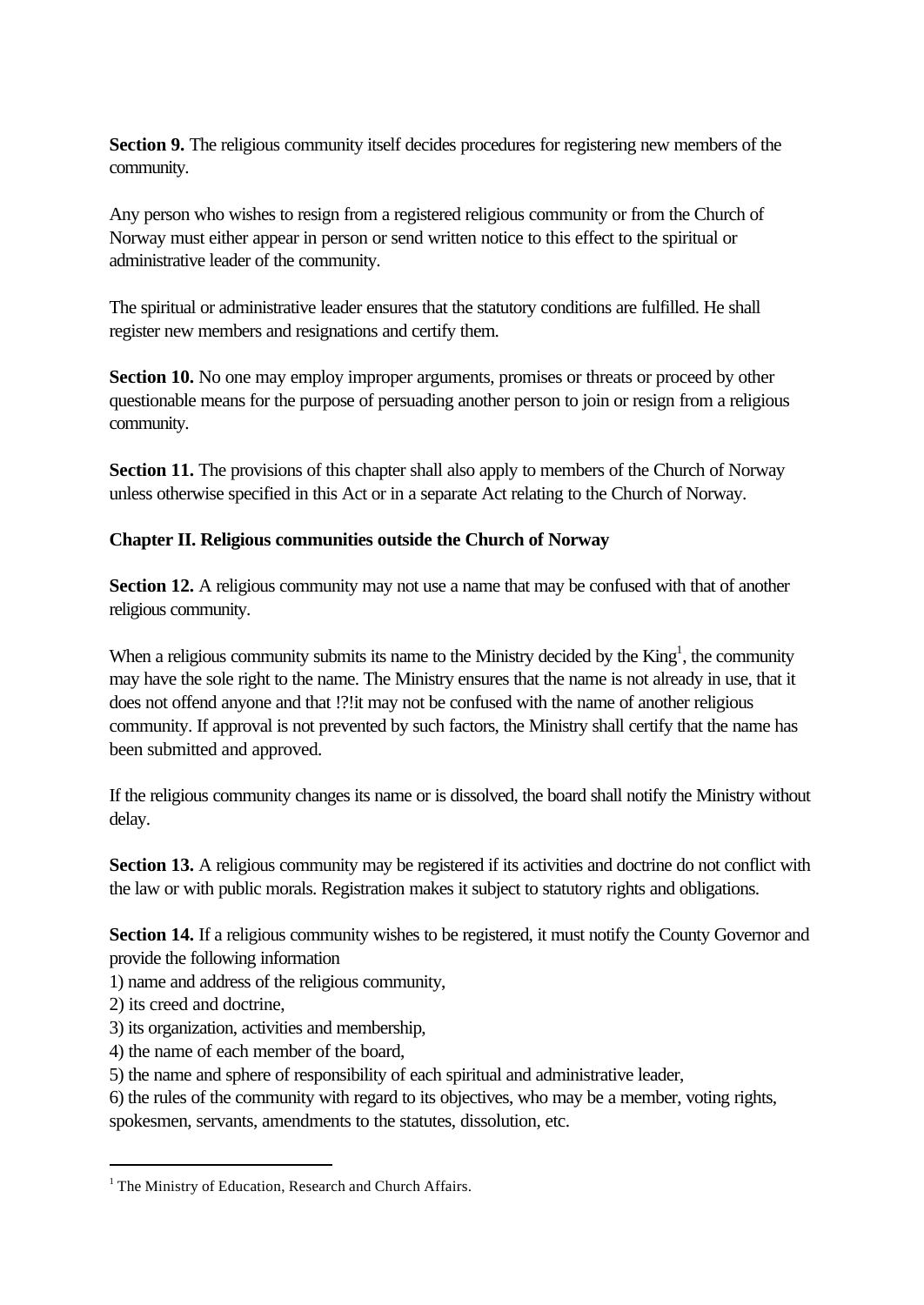The Ministry<sup>1</sup> may issue further regulations concerning notification of registration, its form and contents.

For the purpose of this Act, *spiritual or administrative leader of a registered community* shall mean the person or persons who have statutory duties in the religious community.

**Section 15.** When a religious community has been registered, the County Governor shall issue the community a certificate to this effect and announce the registration in the *Norwegian Gazette*.

Section 16. Registered religious communities shall send the County Governor a short report every year concerning their activities and any changes in the information registered.

**Section 17.** Registered religious communitites shall immediately notify the County Governor if a spiritual or administrative leader is hired, transferred or resigns.

The County Governor shall ensure that the spiritual or administrative leader carries out his statutory duties in a responsible manner.

**Section 18.** The King or the agency thereby authorized<sup>1</sup> may consent to a registered religious community having a separate cemetary and may lay down conditions for this.

The Act relating to cemetaries, cremation and funerals applies correspondingly insofar as is appropriate.

**Section 19.** Registered religious communities are entitled to an annual grant from the Treasury. The grant shall be proportionately approximately equivalent to the sum budgeted for the Church of Norway, and shall be calculated on the basis of the number of members of the community.

All religious communities that receive state grants may every year claim a corresponding grant from municipalities in which a member of the community lives. This grant shall be calculated on the basis of the budgeted disbursements from the municipality to the Church of Norway.

Public disbursements that apply to all citizens shall not be included in the calculation of the grant. The Ministry<sup>1</sup> may issue further regulations concerning the manner of calculation and payment.

The grant shall be used for religious purposes. Accounts shall be submitted for grants that have been received.

The religious community may appeal municipal decisions to the Ministry.

**Section 19 a.** The provisions laid down in section 19 also apply to grants to other organized religious communities.

<sup>&</sup>lt;sup>1</sup> The Ministry of Education, Research and Church Affairs.

<sup>&</sup>lt;sup>1</sup> The Ministry of Education, Research and Church Affairs.

<sup>&</sup>lt;sup>1</sup> The Ministry of Education, Research and Church Affairs.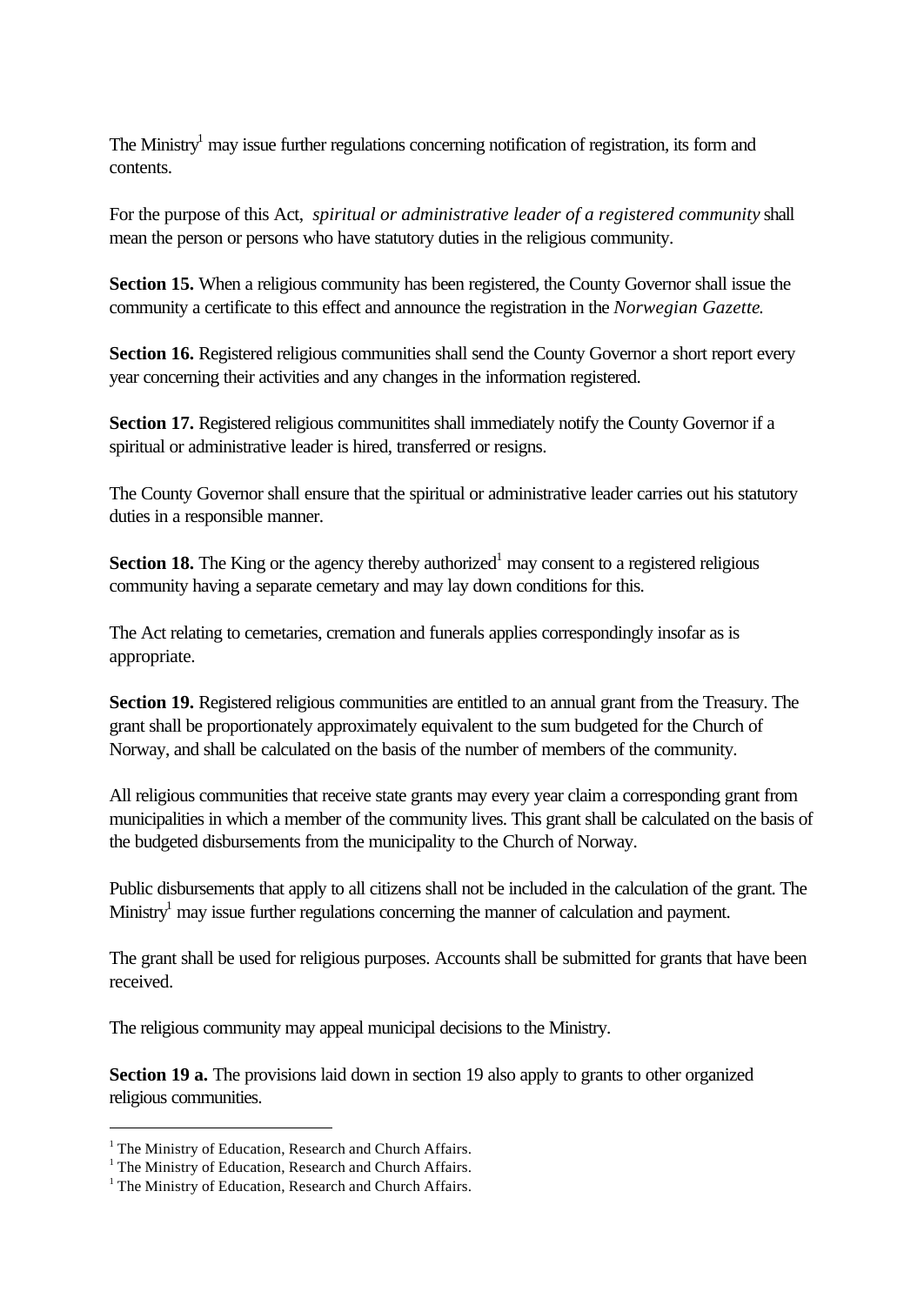The grant may only be claimed for members who are not also members of the Church of Norway or any other religious community that receives grants pursuant to this Act or to the Act relating to grants to religious communities.

The Ministry<sup>1</sup> may issue regulations concerning the keeping of membership lists and certification by a lawyer or auditor.

The King will decide whether a religious community meets the requirements for a grant pursuant to this section.

**Section 20.** Religious communities are entitled to annual grants from the municipality for religious education of children belonging to the community when the children are exempted from teaching in Christianity in primary or lower secondary school.

The grant shall be of a size that is approximately proportionate to the amount disbursed by the state and the municipality for teaching in Christianity for each pupil and shall be calculated on the basis of the number of pupils belonging to the religious community who are are exempted from such teaching. The Ministry<sup>1</sup> shall issue regulations concerning the education, the size of the grant and payment.

Municipalities that have expenses pursuant to the provisions of the first paragraph are entitled to state grants pursuant to the provisions governing grants for ordinary expenses for approved education.

The religious community may appeal decisions concerning grants to the Ministry.<sup>1</sup>

**Section 21.** If the conditions for registration are no longer fulfilled, or if a religious community fails to carry out statutory duties, the County Governor shall send a written warning with a time limit for correcting the omission. If this is not done within a time limit of at least four weeks, the County Governor may decide that the religious community is to be struck off the register.

The County Governor may immediately strike a religious community off the register in the event of a particularly serious fault or negligence.

**Section 22.** If a registered religious community has been dissolved or is no longer registered for other reasons, the person who keeps the official books of the community shall immediately turn them over to the County Governor.

When a religious community is no longer registered, the County Governor shall place an announcement to this effect in the *Norwegian Gazette*.

**Section 23.** The records<sup>1</sup> belonging to a registered religious community shall be delivered to the public archives in accordance with the provisions that apply to the official records of the Church of Norway.

<sup>&</sup>lt;sup>1</sup> The Ministry of Education, Research and Church Affairs.

<sup>&</sup>lt;sup>1</sup> The Ministry of Education, Research and Church Affairs.

 $<sup>1</sup>$  Cf. section 25.</sup>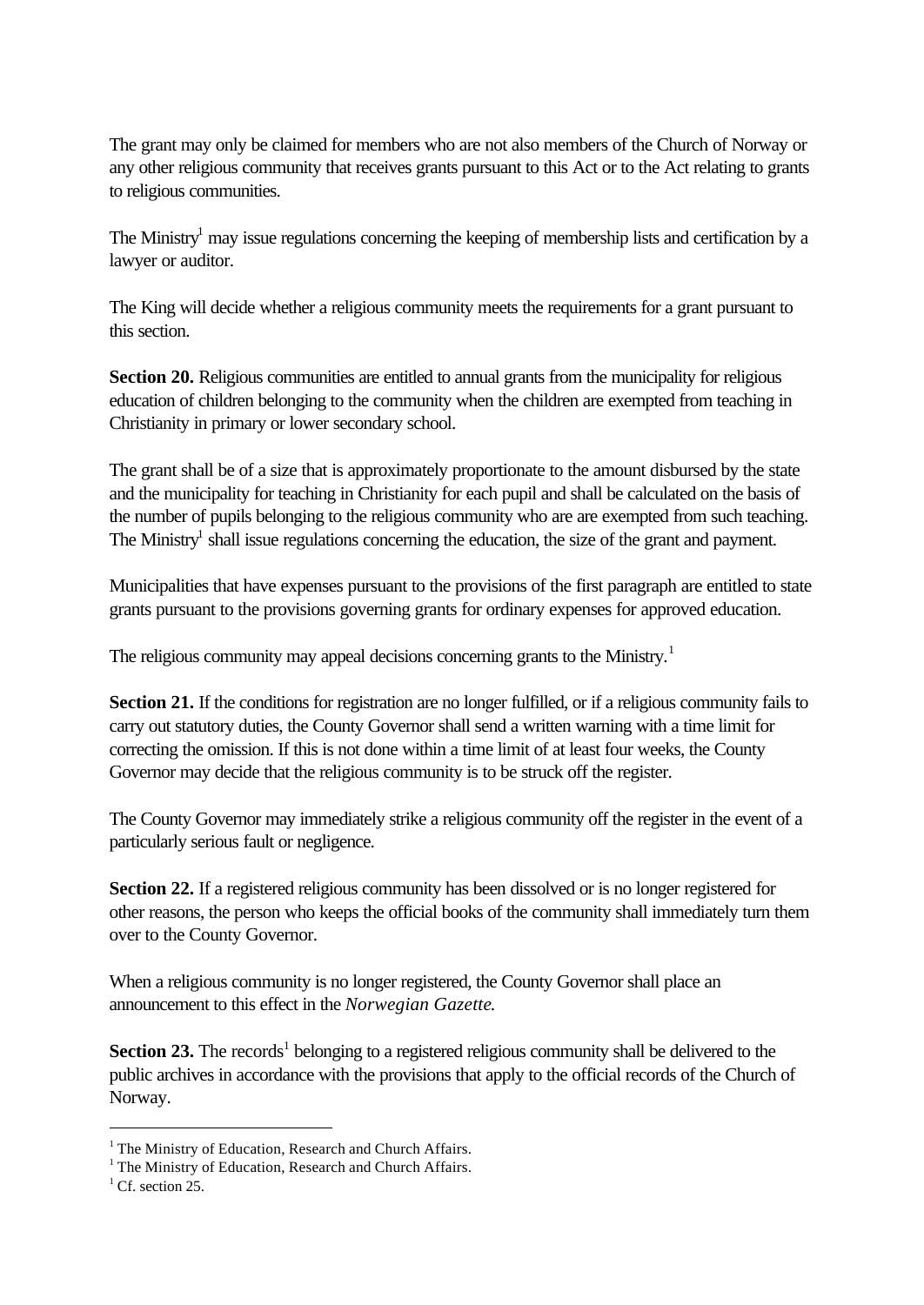**Section 24.** No person who is a spiritual or administrative leader of a registered religious community may be under 23 or over 75 years of age. He must live an honourable life and be capable of carrying out his statutory duties.

Before taking up office, he shall submit to the County Governor a written assurance that he will conscientiously carry out all the duties of his office prescribed by or pursuant to statute.

When the County Governor receives such an assurance he shall send the spiritual or administrative leader a written acknowledgement.

**Section 25.** A spiritual or administrative leader of a registered religious community shall keep such records as are prescribed by the Ministry.<sup>1</sup>

He is publicly entrusted to certify services he has performed and contents of the records.

The spiritual or administrative leader shall supply such reports, information and testimony as are prescribed by the Ministry<sup>1</sup> or the County Governor.

The spiritual or administrative leader of a registered religious community shall be under such supervision as is considered necessary by the Ministry or the County Governor for the duties enjoined on him by or pursuant to statute.

**Section 26.** The spiritual or administrative leader of a registered religious community has the same responsibility as a public servant with regard to duties enjoined on him by or pursuant to statute.

**Section 27.** If a spiritual or administrative leader of a registered religious community neglects the duties enjoined on him by or pursuant to statute, the County Governor shall issue him with a written warning and notify the board of the community. If there is no improvement in the situation or if his duties are seriously neglected, the County Governor may withdraw his right to serve as a spiritual or administrative leader.

The same applies in the event that the statutory conditions for his being a spiritual or administrative leader are no longer fulfilled in some other way.

# **Chapter II. The right to leave to celebrate a religious holiday**

**Section 27 a.** Any person who does not belong to the Church of Norway has the right to leave from work, school, official duties and the like for up to two days every year in connection with holidays observed in accordance with his or her religion.

<sup>&</sup>lt;sup>1</sup> The Ministry of Education, Research and Church Affairs.

<sup>&</sup>lt;sup>1</sup> The Ministry of Education, Research and Church Affairs.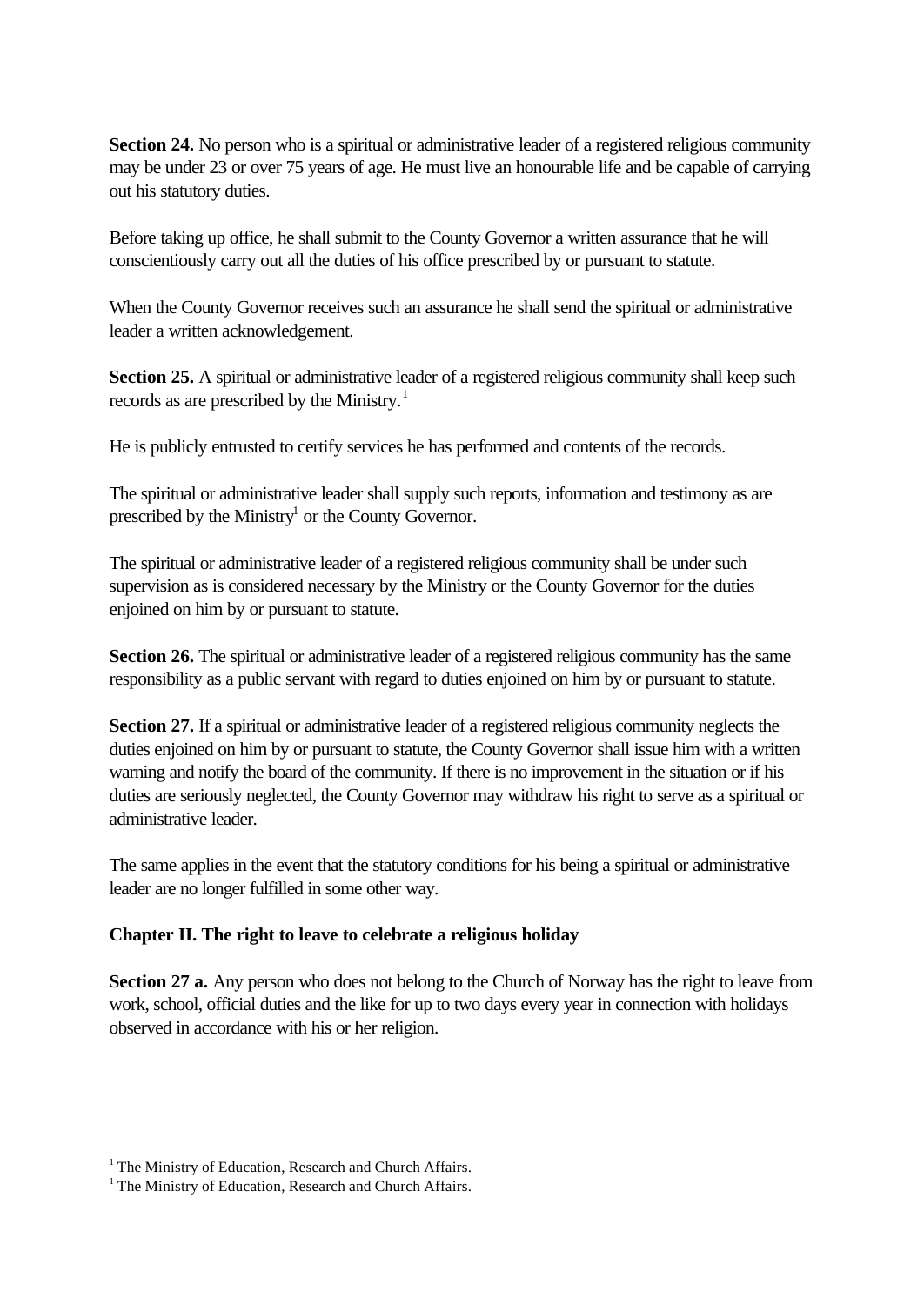The employer has the right to require that these days off be compensated for by the employee working an equivalent number of hours on other days. The days on which these hours are to be worked shall be agreed in advance between the employer and the employee.

An employee who wishes to avail himself of this right to leave shall give the employer a minimum of 14 days notice.

If the religion concerned has more than two religious holidays a year, and if these occur outside the holidays that otherwise apply in the realm, the person concerned may choose which two days of leave he will take as religious holidays.

The hours worked in compensation of days off pursuant to the provisions of this section shall not be counted as overtime even if the working hours exceed the number set out in sections 46 and 47 of Act of 4 February 1977 No. 4 relating to worker protection and the working environment.